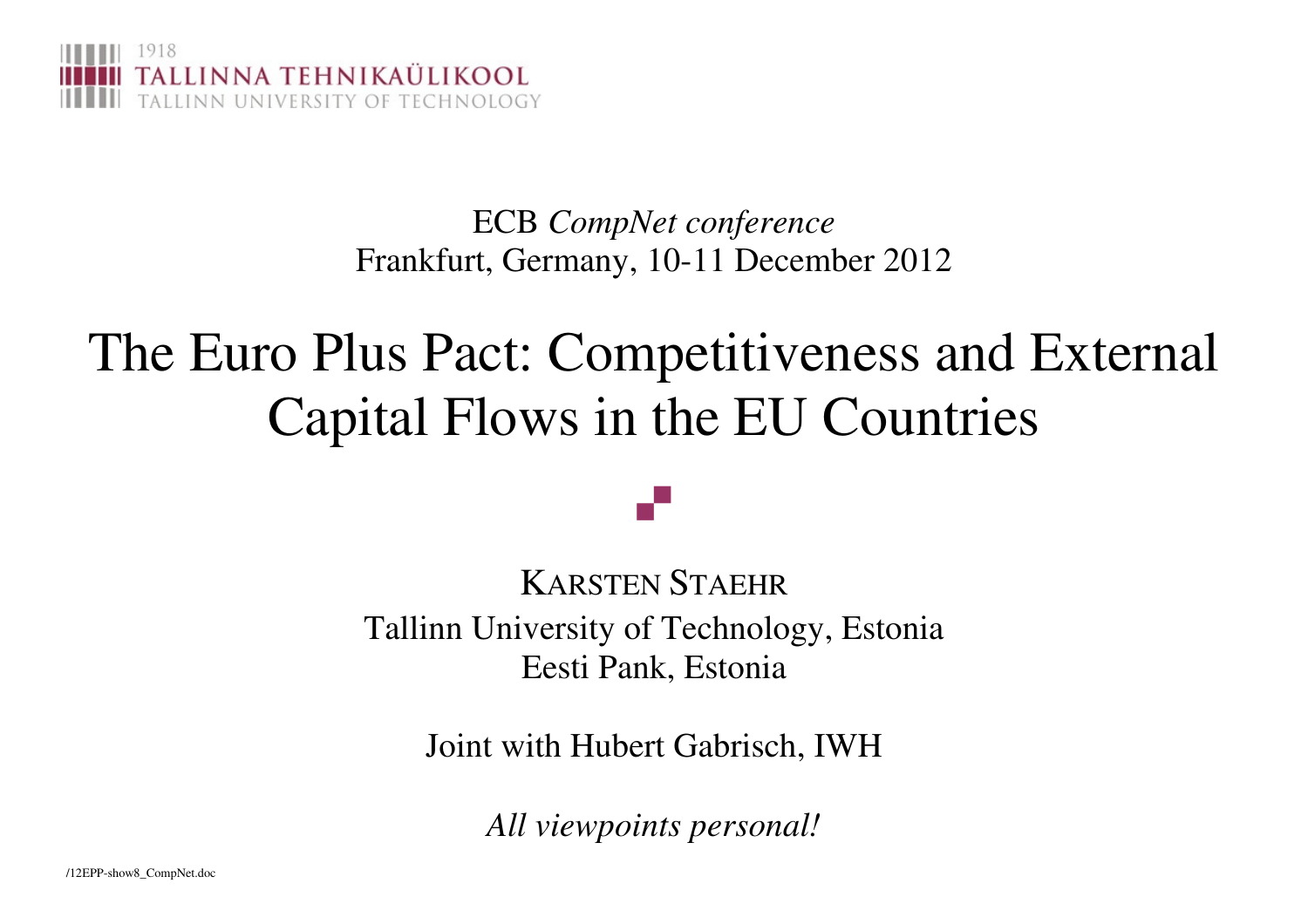## **Next 19½ minutes**

- **1.** The Euro Plus Pact
- **2.** Briefly on the literature
- **3.** Data
- **4.** Granger causality tests
- **5.** VAR models
- **6.** Final comments

Gabrisch & Staehr (2012)

- Working Papers of Eesti Pank, no. 5/2012
- **IOS Working Paper, no. 324**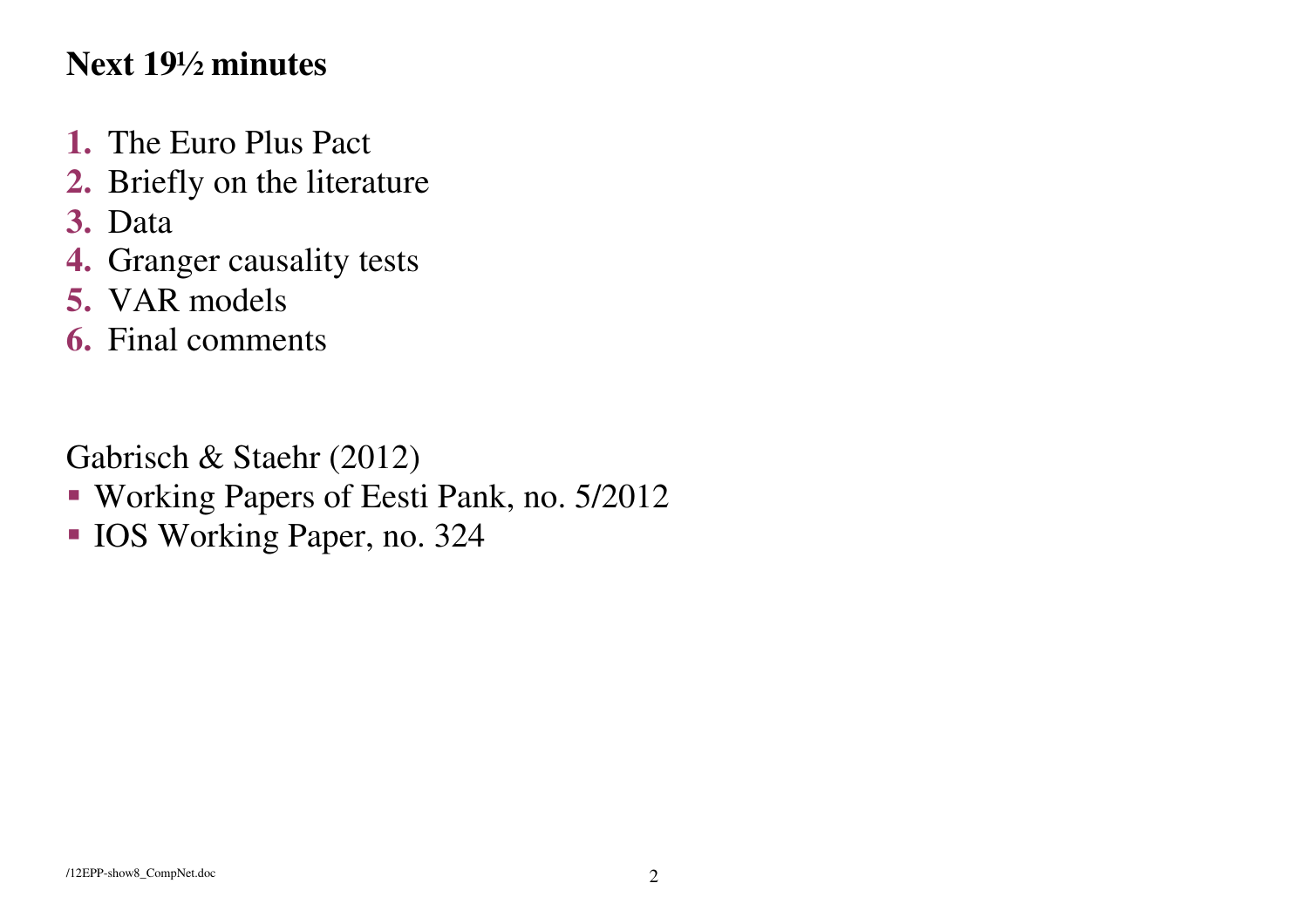## **1. The Euro Plus Pact**

- Late  $2010 \rightarrow$  *Pact of competitiveness*<br>■ Farly 2011  $\rightarrow$  *Pact for the euro*
- Early 2011  $\rightarrow$  *Pact for the euro*<br>Adopted on 25 March 2011  $\rightarrow$
- Adopted on 25 March 2011  $\rightarrow$  *Euro Plus Pact*

Euro Plus Pact  $\rightarrow$  countries are crisis countries because of weak competitiveness!

```
Competitiveness \downarrow (e.g. Unit Labour Cost = ULC \uparrow)
    ⇒
"Deterioration" of Current Account balance, CA ↓⇒
Crisis in case of financial shock
```

```
Gros (2011, p. 1):
```
*The (relative) unit labour costs of GIP(S) countries Greece, Ireland, Portugal and Spain have increased: this is the fundamental cause of their problems as export performance must have been bad, pushing them into current account deficits.*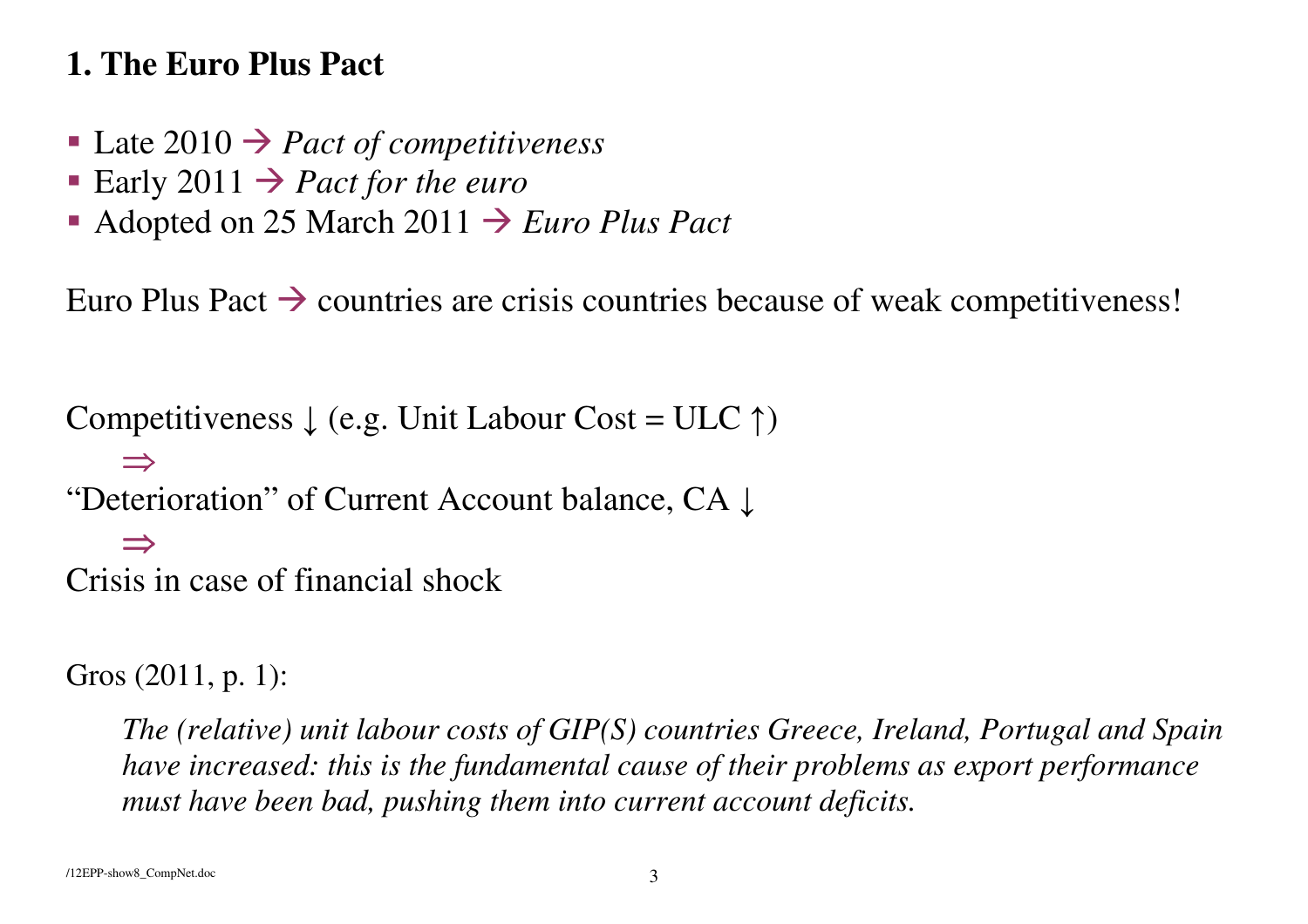**Figure:** Unit Labour Costs relative to euro area average, 1998 = 100



Note: ULC is computed as the ratio between compensation per employee and real GDP per employed person *Source: European Commission*

/12EPP-show8\_CompNet.doc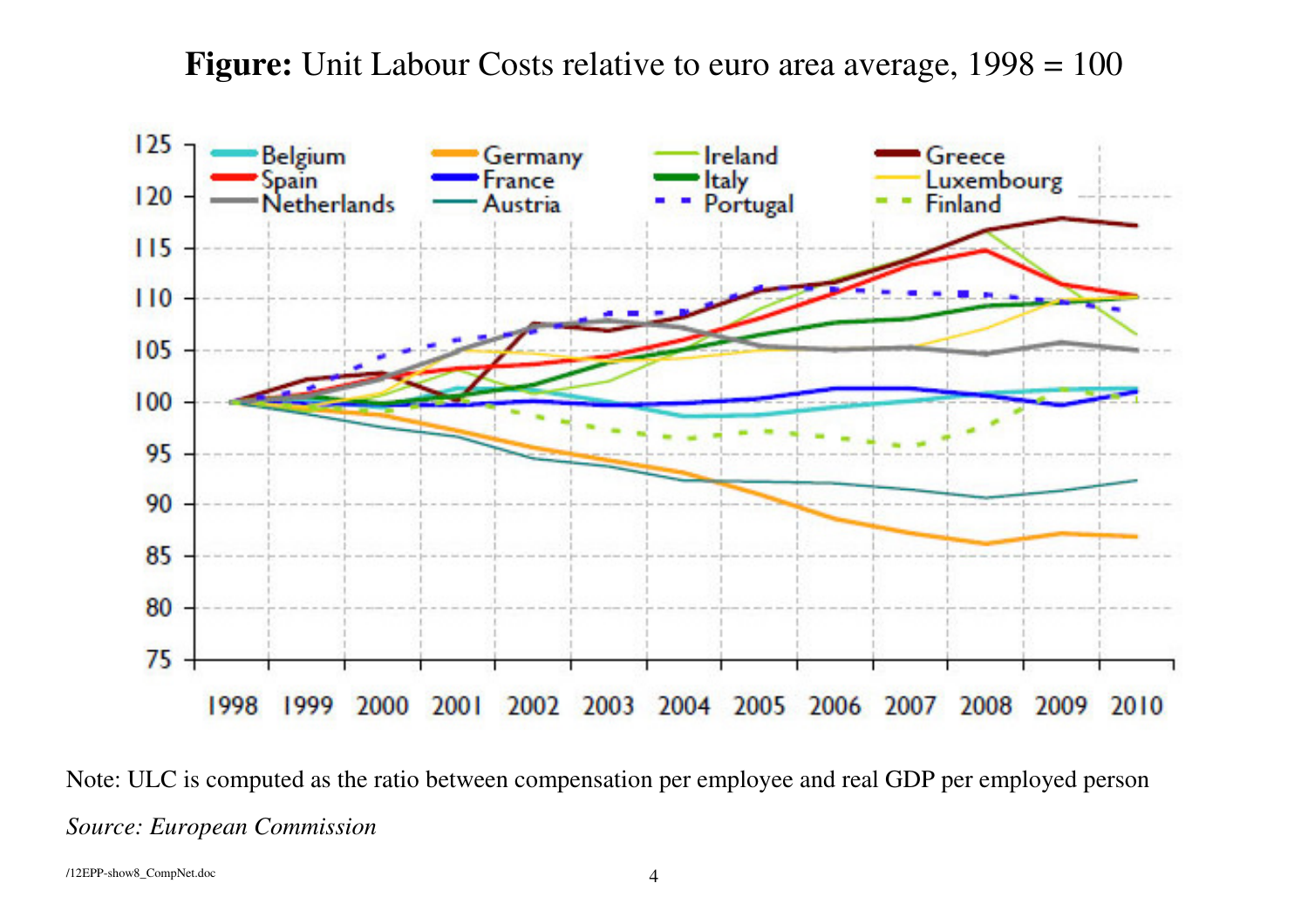This paper  $\rightarrow$  is the implied / assumed direction of causality correct?

- Does improved competitiveness reduce financial imbalances?
- Does relative ULC  $\downarrow \Rightarrow$  current account  $\uparrow$ ?
	- Time-based identification of direction of causality… ☺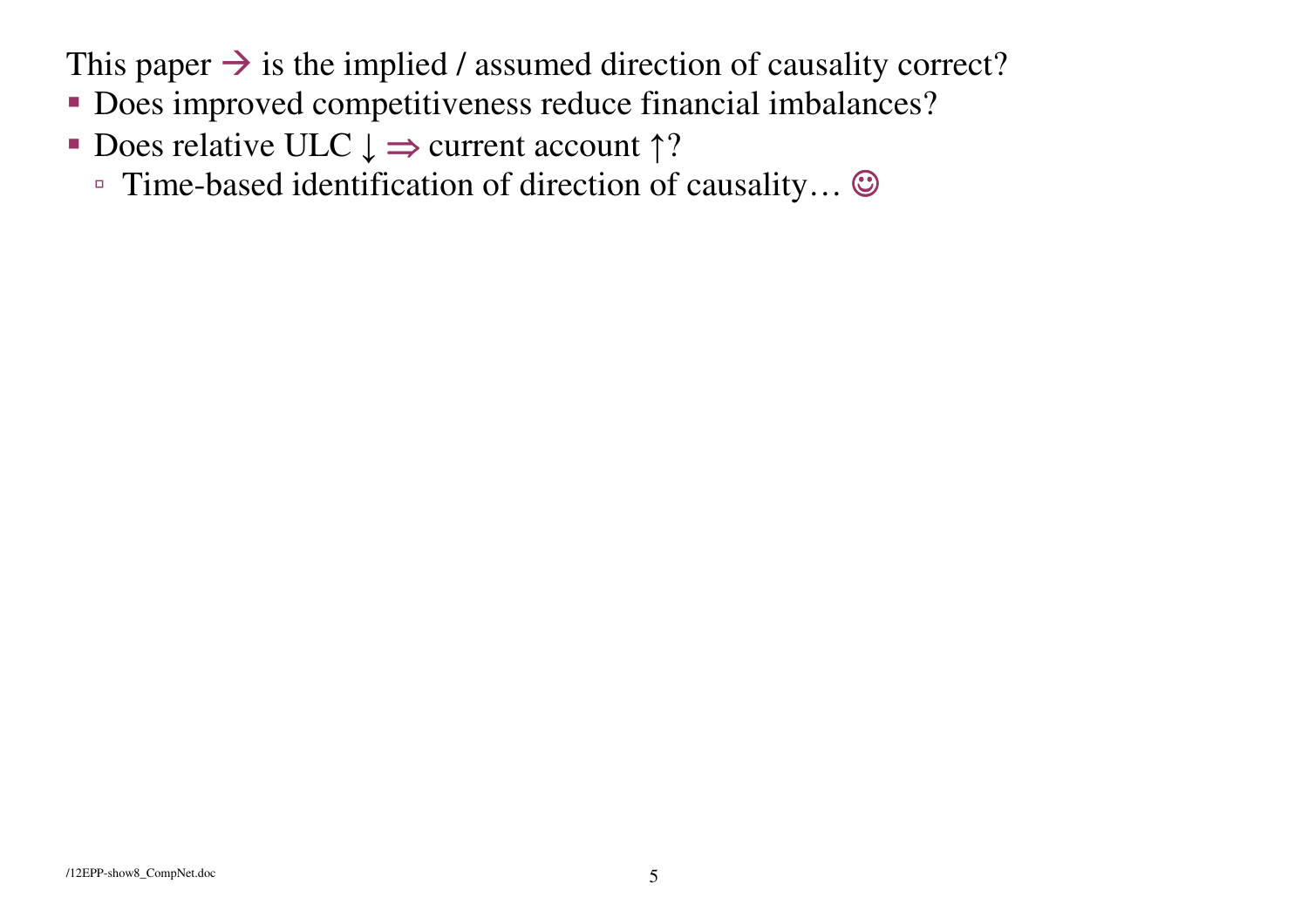## **2. Briefly on the literature**

#### **Discussion of Euro Plus Pact**

Mostly from spring and summer 2011)

Gros & Alcidi, Gros (Eurointelligence), Schiliro, Wyplosz

- How to measure competitiveness?
	- Why not start ULC index series in 1992?
	- ULC ↑ if more attractive product ☺
- Adjustment by deficit countries vs. surplus countries
- Urgent crisis, but slow-working instruments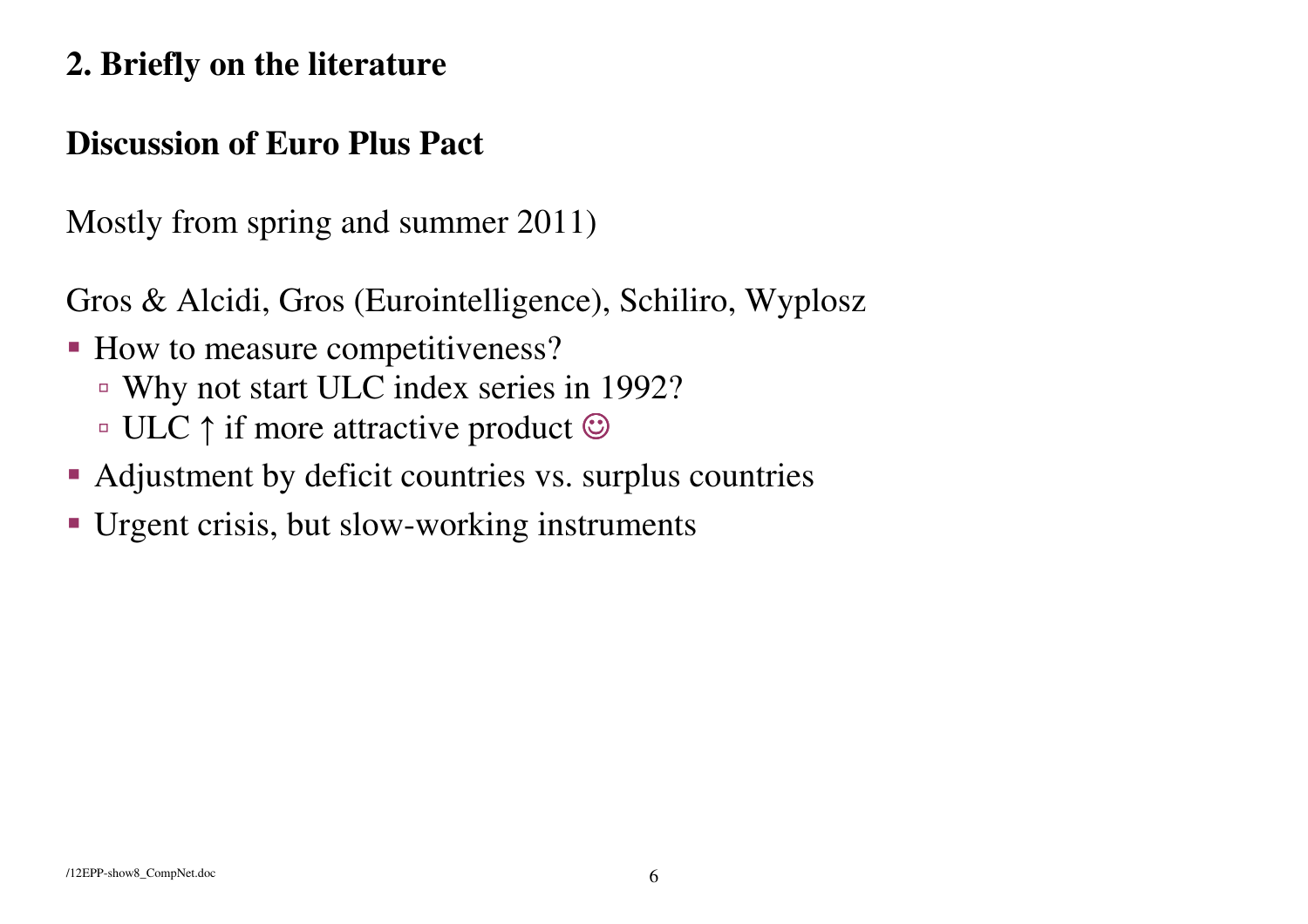## **Linkages between capital flows and competitiveness**

Competitiveness ↓ <sup>⇒</sup> current account balance ↓

*Theory*

Real exchange rate appreciation / ULC  $\uparrow$  / competitiveness  $\downarrow \Rightarrow$  NX  $\downarrow \Rightarrow$  current account ↓

- Marshall-Lerner
- *j*-curve

## *Empirics*  $\left[ \leftarrow \text{many studies of Marshall-Lerner condition} \right]$

Belke, Ansgar & Christian Dreger (2011): "Current account imbalances in the euro area: catching up or competitiveness", DIW Discussion Papers, no. 1106, Deutsches Institut for Wirtschaftsforschung.

Jaumotte & Sodsriwiboon (2010): "Current account imbalances in the Southern Euro Area", IMF Working Paper No. 10/139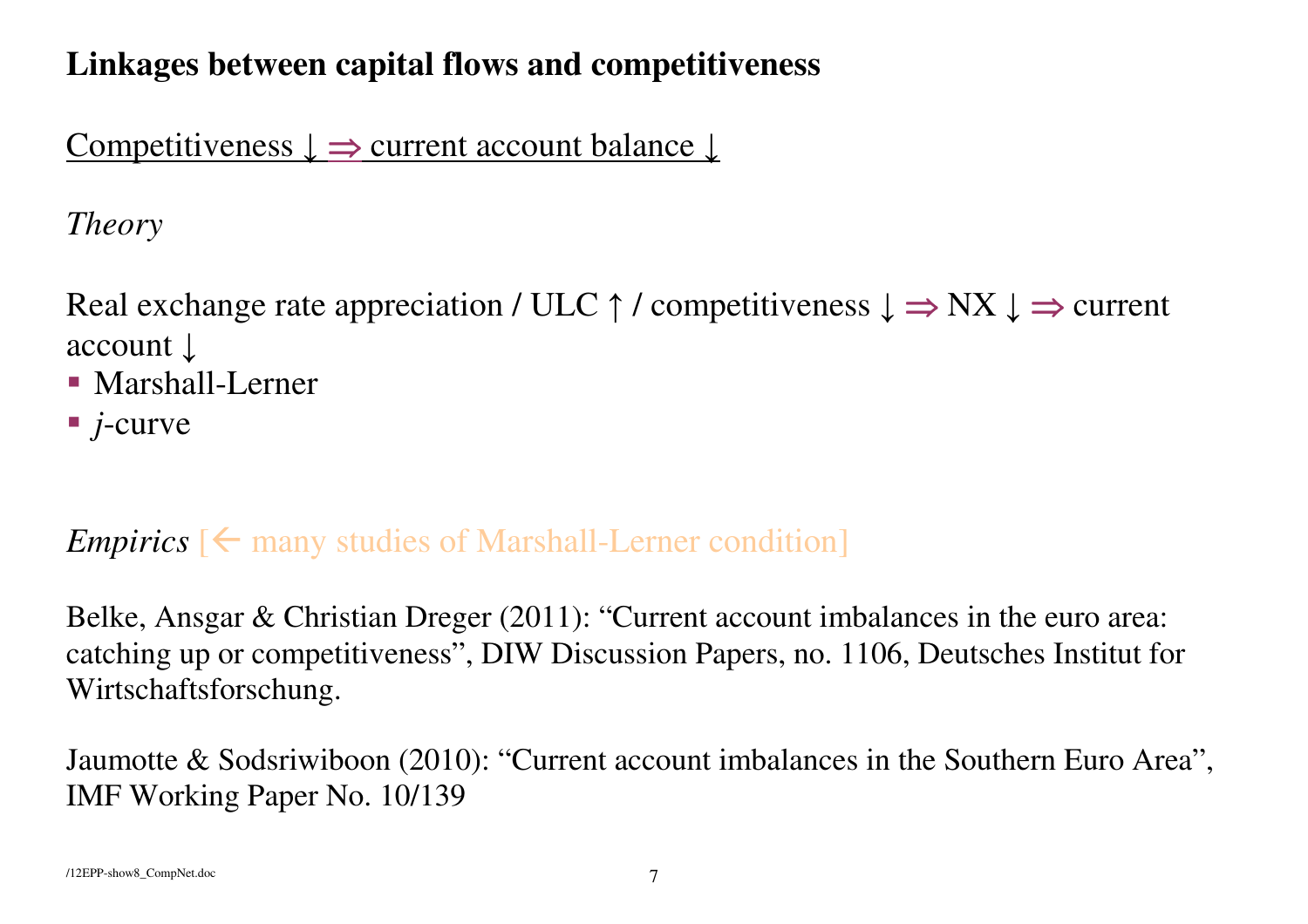## CA  $\downarrow$  (capital inflow)  $\Rightarrow$  Competitiveness  $\downarrow$

*Theory* 

- Capital inflow  $\Rightarrow$  demand for non-traded products  $\uparrow \Rightarrow$  wages etc.  $\uparrow \Rightarrow$  unit labour costs  $\uparrow$  / real exchange rate appreciation  $\left[ \leftarrow$  "demand story"
	- **□** *Dutch disease* → foreign exchange earnings  $\uparrow$  ⇒ real exchange rate appreciation <br>□ The *transfer parador* → post-WWI reparation recipients ®
	- The *transfer paradox* → post-WWI reparation recipients <sup>⊗</sup>

## *Empirics*  $\leq$  many papers, in particular for emerging markets

- Calvo, Guillermo A., Leonardo Leiderman & Carmen M. Reinhart (1993): "Capital inflows and real exchange rate appreciation in Latin America", *IMF Staff Papers*, vol. 40, no. 1, pp. 108-151.
- Bakardzhieva *et al.* (2010): "The impact of capital and foreign exchange flows on the competitiveness of developing countries", IMF WP/10/154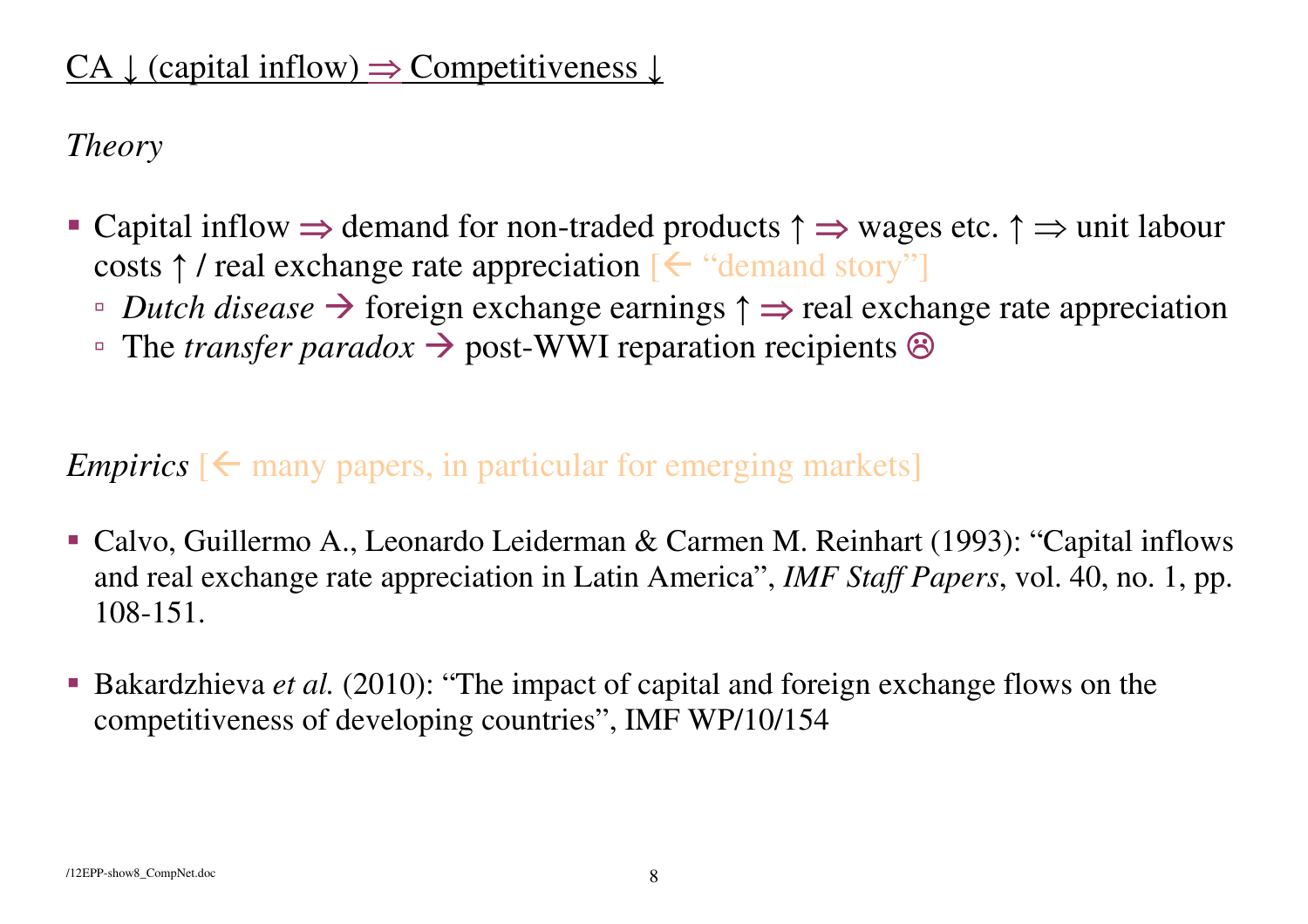## **3. Data**

Panel

- 27 EU countries
- Annual data 1995-2011

Notation

- RULC = Relative Unit Labour Costs (in euro, relative to EA12 average) ▫ RULC <sup>↑</sup> <sup>⇒</sup> competitiveness <sup>↓</sup>
- **GRULC** = percentage Growth in Relative change in Unit Labour Cost ▫ GRULC > 0 ⇒ competitiveness <sup>↓</sup>
- $CA = Current Account balance in percent of GDP$ □  $CA < 0$  → negative current account balance → capital inflow
- **DCA** = Difference in Current Account balance in percent of GDP □ DCA < 0  $\rightarrow$  "deterioration" of current account balance  $\rightarrow$  capital inflow  $\uparrow$

"Preparations"

- GRULC, DCA  $\rightarrow$  panel stationary in sample 1997-2011  $\odot$ 
	- $\Box$  CA  $\rightarrow$  borderline case [  $\leftarrow$  use DCA in baseline regressions]

/12EPP-show8\_CompNet.doc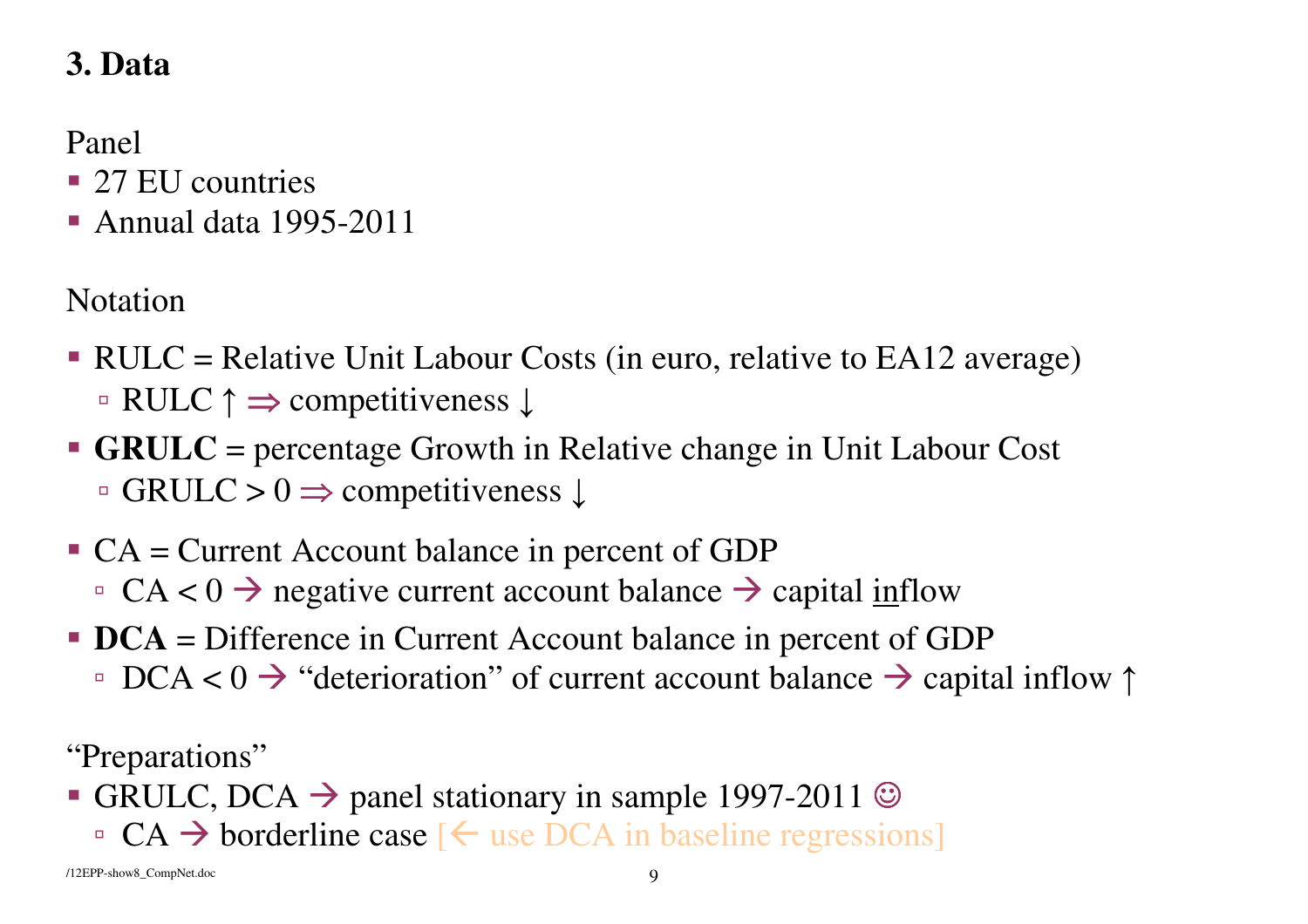Figure: Changes in competitiveness and changes in capital inflows (EU27)

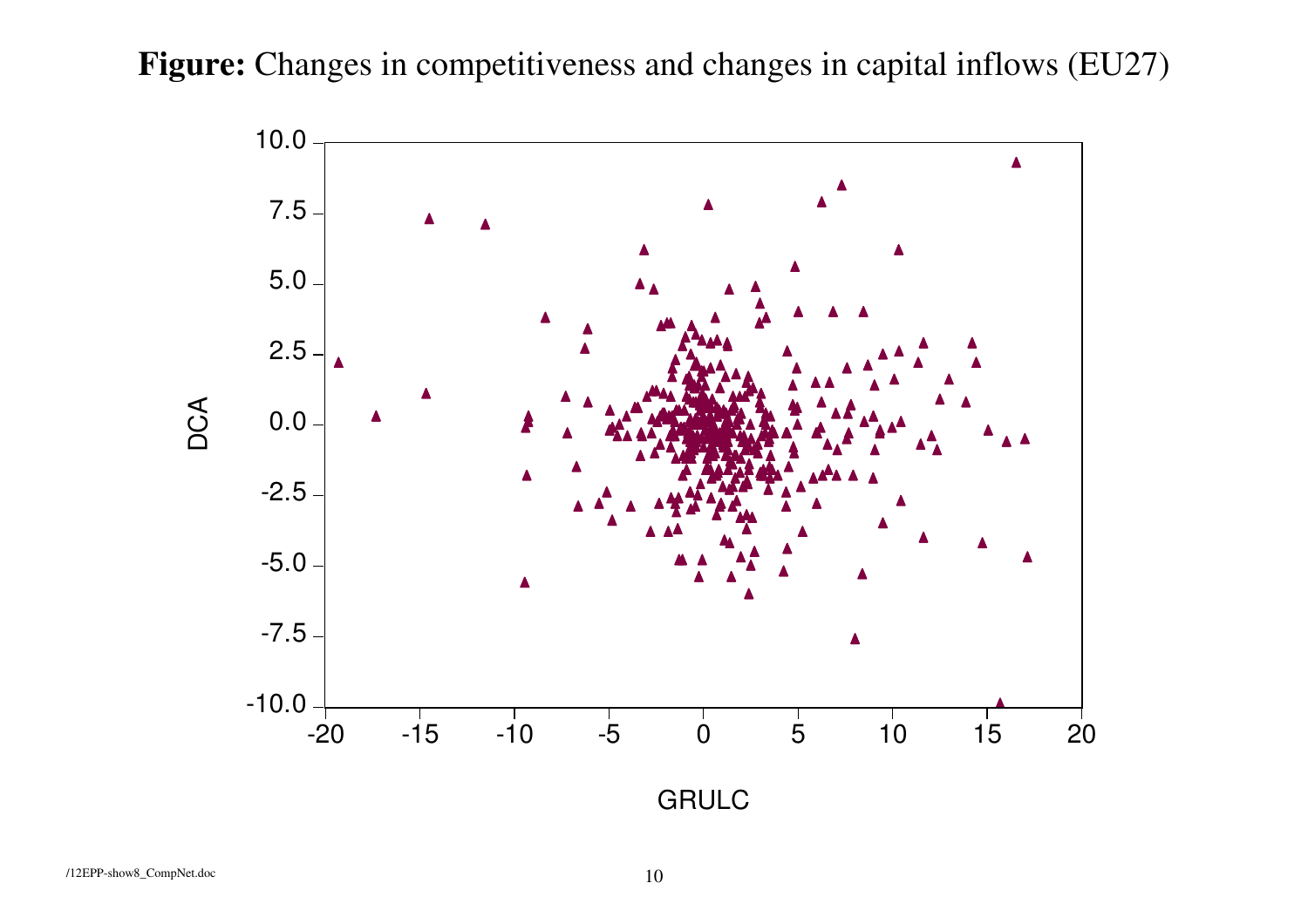## **4. Granger causality tests**

Which direction of causality?  $\rightarrow$  Granger causality

**Questions** 

- Does DCA Granger-cause GRULC?  $\rightarrow$  does lagged DCA help explain GRULC?
- Does GRULC Granger-cause DCA?  $\rightarrow$  does lagged GRULC help explain DCA?

Estimations (1 year lag)

- $\bullet$  DCA =  $\alpha_0$  +  $\alpha_1$ DCA(-1) +  $\alpha_2$ GRULC(-1) +  $\varepsilon_{CA}$
- GRULC =  $\beta_0 + \beta_1$ GRULC(-1) +  $\beta_2$ DCA(-1) +  $\varepsilon_{GRULC}$
- GRULC  $\Rightarrow$  DCA if H<sub>0</sub>:  $\alpha_2 = 0$  cannot be rejected
- **•** DCA  $\Rightarrow$  GRULC if H<sub>0</sub>:  $\beta_2 = 0$  cannot be rejected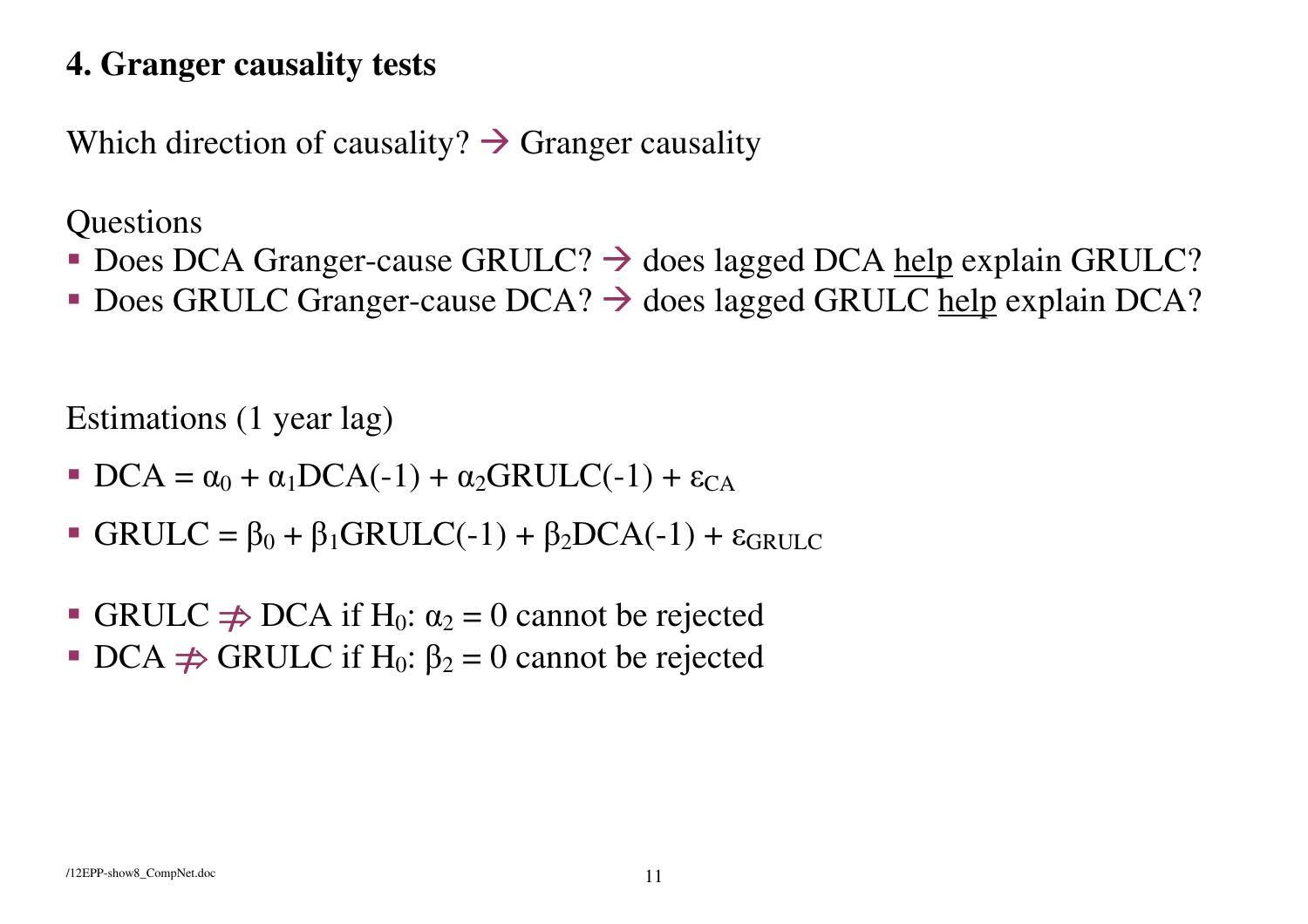Panel estimations

- **Few observations along time dimension**
- " "Average effect" across EU countries  $\odot$

NB1: Few observations along time dimension  $\rightarrow$  1 and 2 year lags NB2: Most often  $\rightarrow$  country fixed effects

Clustered standard errors in ( )-brackets, *p*-values in [ ]-brackets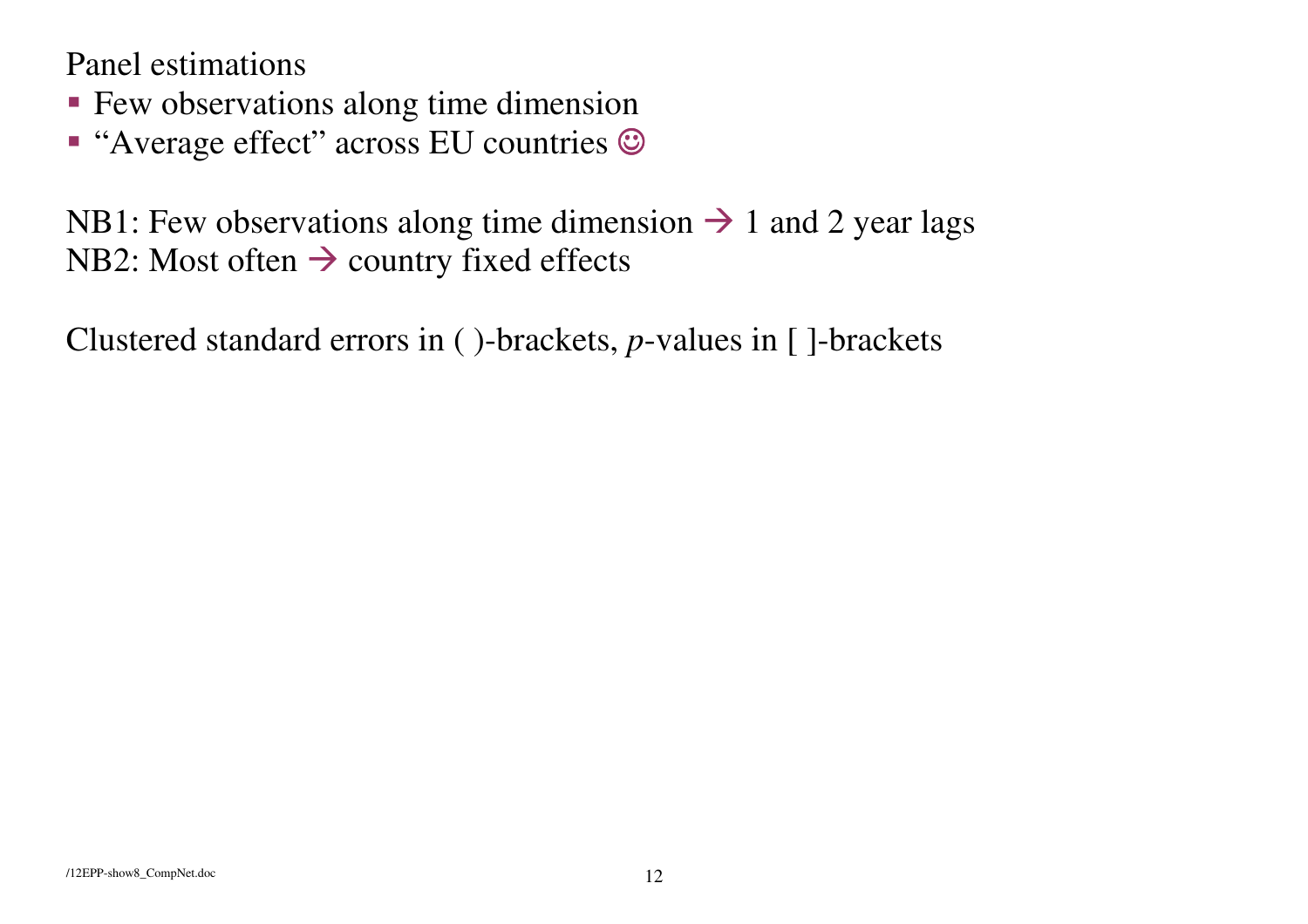| <b>Explore the compact of the compact of the condition of the compact of <math>\mathcal{L}</math></b> |                     |                     |                     |                     |                     |                     |  |
|-------------------------------------------------------------------------------------------------------|---------------------|---------------------|---------------------|---------------------|---------------------|---------------------|--|
|                                                                                                       | (2.1)               | (2.2)               | (2.3)               | (2.4)               | (2.5)               | (2.6)               |  |
| $DCA(-1)$                                                                                             | 0.130<br>(0.069)    | 0.143<br>(0.101)    | 0.144<br>(0.054)    | 0.115<br>(0.092)    | $-0.061$<br>(0.141) | 0.188<br>(0.117)    |  |
| $DCA(-2)$                                                                                             | $\bullet$ $\bullet$ | $\bullet$ $\bullet$ | $\bullet$ $\bullet$ | $-0.221$<br>(0.046) | 0.061<br>(0.057)    | $-0.241$<br>(0.057) |  |
| $GRULC(-1)$                                                                                           | 0.059<br>(0.046)    | 0.064<br>(0.038)    | 0.132<br>(0.063)    | 0.051<br>(0.038)    | $-0.058$<br>(0.094) | 0.055<br>(0.046)    |  |
| $GRULC(-2)$                                                                                           | $\bullet$ $\bullet$ | $\bullet$ $\bullet$ | $\bullet$ $\bullet$ | 0.044<br>(0.035)    | 0.017<br>(0.061)    | 0.061<br>(0.043)    |  |
| <b>Granger</b><br>causality <sup>a</sup>                                                              | 1.60<br>[0.217]     | 2.84<br>[0.093]     | 4.36<br>[0.037]     | 1.15<br>[0.333]     | 0.20<br>[0.826]     | 1.42<br>[0.264]     |  |
| <b>Time sample</b>                                                                                    | 1997-2011           | 1997-2011           | 1998-2011           | 1998-2011           | 1998-2011           | 1998-2011           |  |
| <b>Countries</b>                                                                                      | <b>EU27</b>         | <b>EU27</b>         | <b>EU27</b>         | <b>EU27</b>         | EA12                | <b>CEE</b>          |  |
| <b>Observations</b>                                                                                   | 381                 | 381                 | 381                 | 356                 | 163                 | 128                 |  |
| <b>Estimation</b>                                                                                     | FE                  | <b>OLS</b>          | <b>System GMM</b>   | FE                  | <b>FE</b>           | FE                  |  |

| <b>Table 2:</b> Panel data Granger causality tests. Dependent variable DCA |
|----------------------------------------------------------------------------|
|----------------------------------------------------------------------------|

"Wrong sign"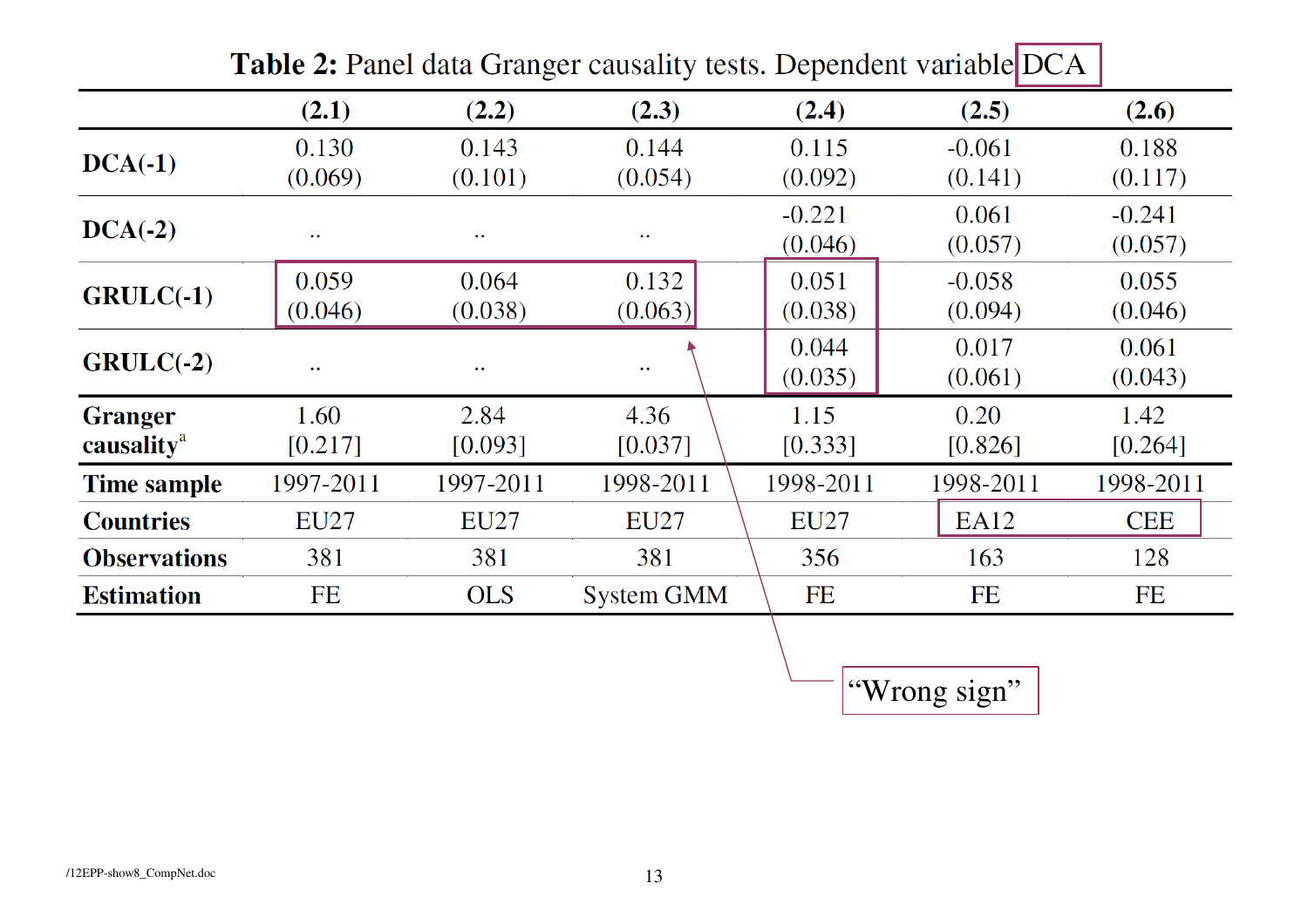|                                          | (3.1)                | (3.2)               | (3.3)               | (3.4)               | (3.5)               | (3.6)               |
|------------------------------------------|----------------------|---------------------|---------------------|---------------------|---------------------|---------------------|
| $DCA(-1)$                                | $-0.397$<br>(0.109)  | $-0.378$<br>(0.089) | $-0.462$<br>(0.161) | $-0.300$<br>(0.113) | $-0.217$<br>(0.097) | $-0.321$<br>(0.156) |
| $DCA(-2)$                                | $\ddot{\phantom{a}}$ | $\bullet$ $\bullet$ | $\bullet$ $\bullet$ | $-0.282$<br>(0.079) | $-0.305$<br>(0.086) | $-0.360$<br>(0.098) |
| $GRULC(-1)$                              | 0.072<br>(0.054)     | 0.117<br>(0.060)    | 0.122<br>(0.061)    | 0.671<br>(0.050)    | 0.230<br>(0.101)    | 0.046<br>(0.059)    |
| $GRULC(-2)$                              | $\ddot{\phantom{a}}$ | $\bullet$ $\bullet$ | $\bullet$ $\bullet$ | $-0.148$<br>(0.048) | $-0.113$<br>(0.054) | $-0.168$<br>(0.062) |
| <b>Granger</b><br>causality <sup>a</sup> | 13.34<br>[0.001]     | 17.88<br>[0.000]    | 8.25<br>[0.004]     | 8.40<br>[0.002]     | 6.34<br>[0.015]     | 8.61<br>[0.008]     |
| <b>Time sample</b>                       | 1997-2011            | 1997-2011           | 1998-2011           | 1998-2011           | 1998-2011           | 1998-2011           |
| <b>Countries</b>                         | <b>EU27</b>          | <b>EU27</b>         | <b>EU27</b>         | <b>EU27</b>         | EA12                | <b>CEE</b>          |
| <b>Observations</b>                      | 381                  | 381                 | 381                 | 356                 | 163                 | 128                 |
| <b>Estimation</b>                        | FE                   | <b>OLS</b>          | <b>System GMM</b>   | FE                  | FE                  | FE                  |

Table 3: Panel data Granger causality tests. Dependent variable GRULC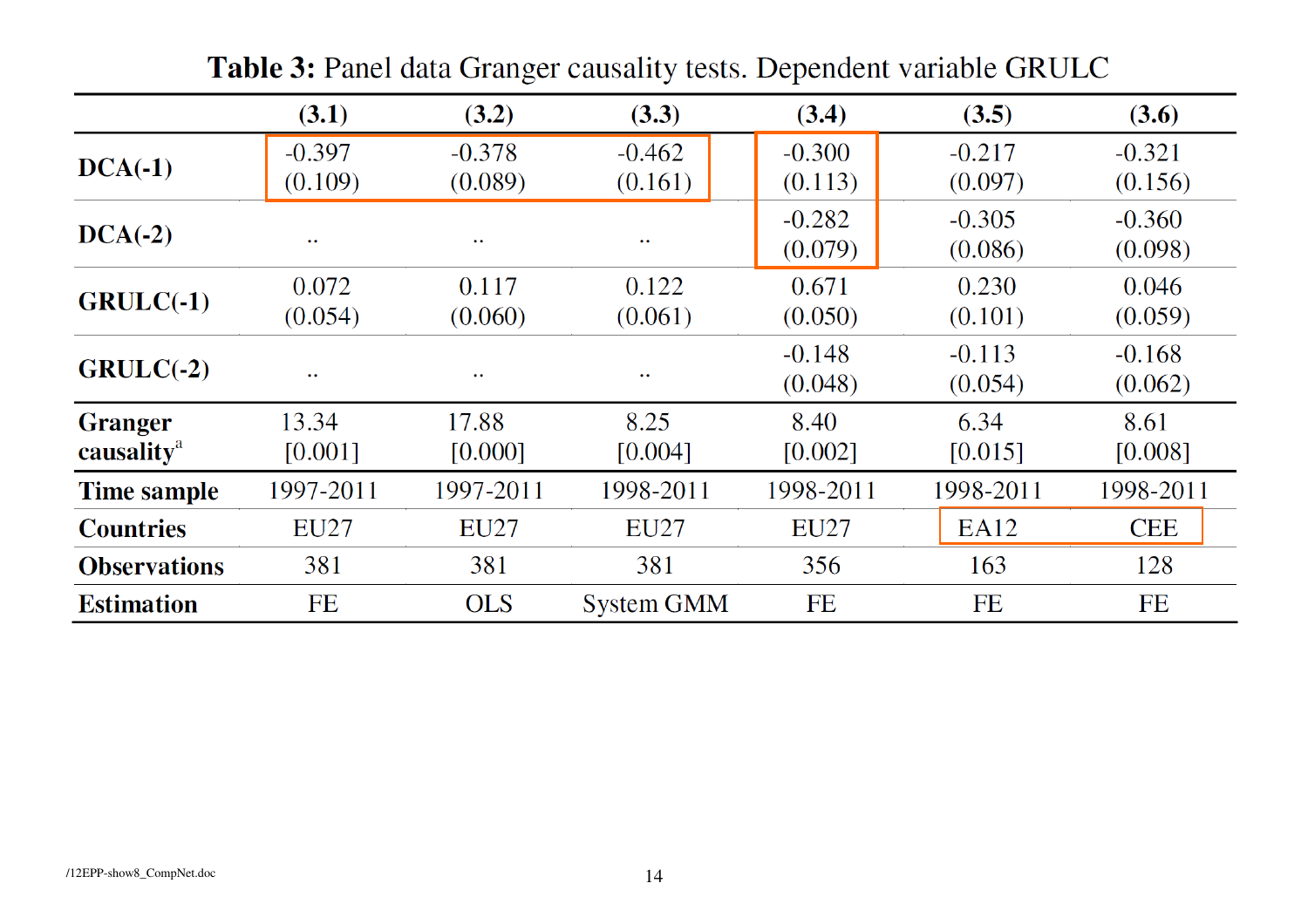Summary of results of Granger causality tests

- $\blacksquare$  No effect from GRULC(-1) to DCA
- Effect from DCA(-1) to GRULC
	- □ Sign "correct"  $\rightarrow$  DCA  $\downarrow$   $\Rightarrow$  GRULC  $\uparrow$
	- Magnitude reasonable (-0.4 to -0.6)
- Robustness  $\rightarrow$  similar but slightly less "clear" results with CA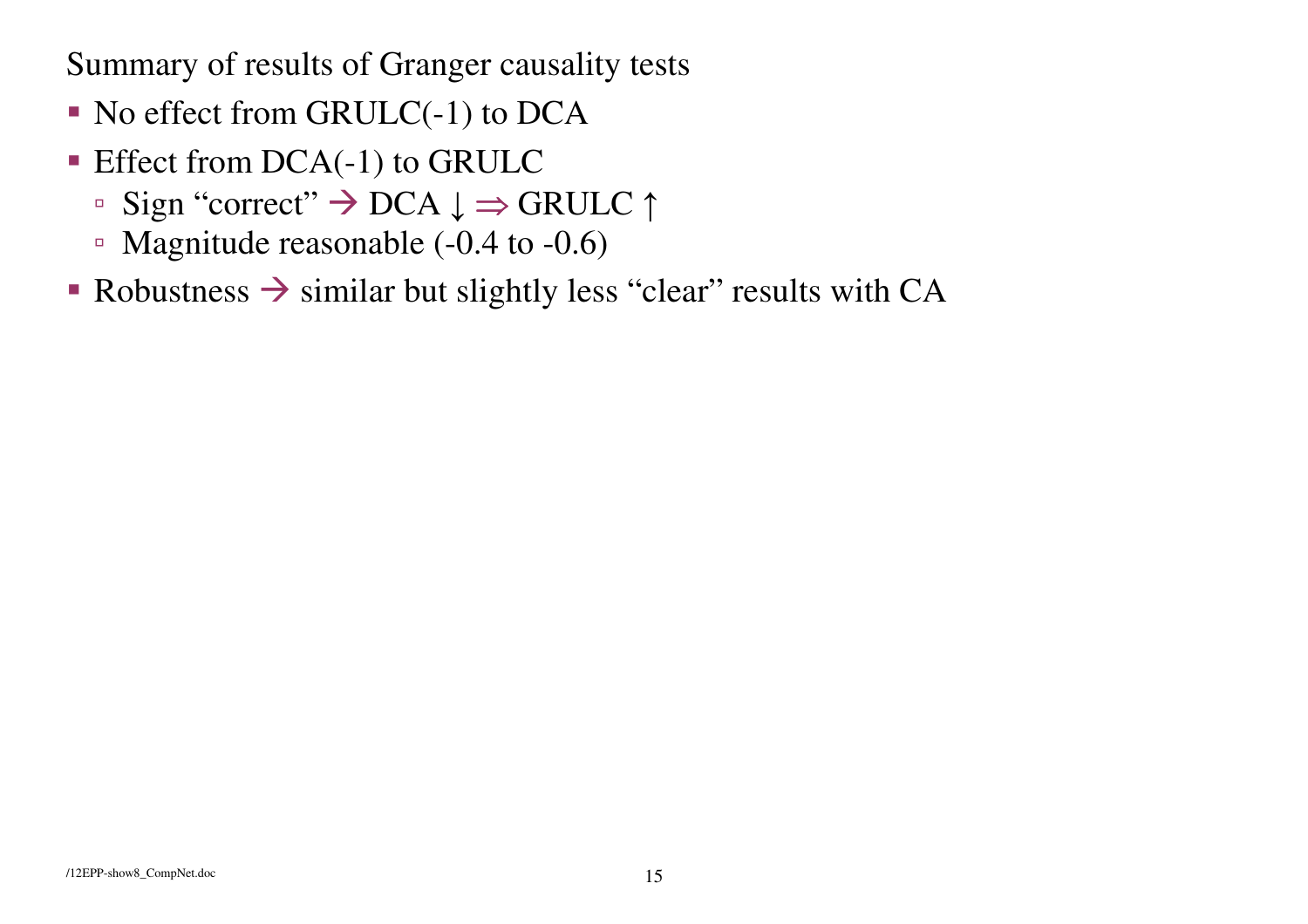## **5. VAR models**

Advantages

- Model dynamic linkages between endogenous variables
- Allow contemporaneous effects

Panel Vector AutoRegressive models → GRULC, DCA ~ I(0)

Results

- Estimates from GRULC to DCA (violet)  $\rightarrow$  small and statistically <u>in</u>significant
- Estimates from DCA to GRULC (orange)  $\rightarrow$  larger (in numerical terms) and statistically significant

Country fixed effects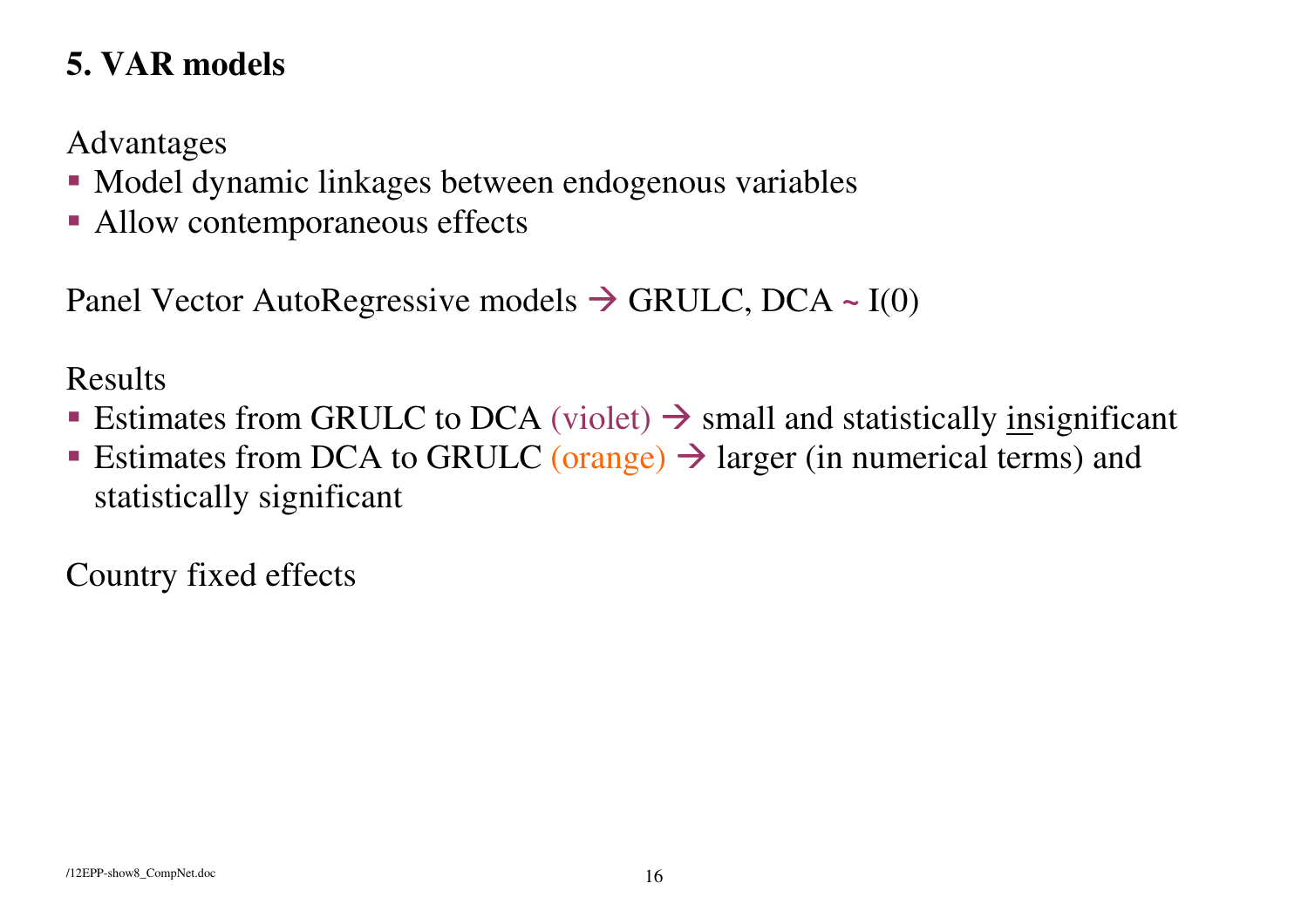|                     | (4.1)               |                     | (4.2)               |                     | (4.3)               |                     |
|---------------------|---------------------|---------------------|---------------------|---------------------|---------------------|---------------------|
|                     | <b>DCA</b>          | <b>GRULC</b>        | <b>DCA</b>          | <b>GRULC</b>        | <b>DCA</b>          | <b>GRULC</b>        |
| $DCA(-1)$           | 0.115<br>(0.092)    | $-0.300$<br>(0.113) | $-0.061$<br>(0.141) | $-0.217$<br>(0.097) | 0.188<br>(0.117)    | $-0.321$<br>(0.156) |
| $DCA(-2)$           | $-0.221$<br>(0.046) | $-0.282$<br>(0.079) | 0.061<br>(0.057)    | $-0.305$<br>(0.086) | $-0.241$<br>(0.057) | $-0.360$<br>(0.098) |
| $GRULC(-1)$         | 0.051<br>(0.038)    | 0.671<br>(0.050)    | $-0.058$<br>(0.094) | 0.230<br>(0.101)    | 0.055<br>(0.046)    | 0.046<br>(0.059)    |
| $GRULC(-2)$         | 0.044<br>(0.035)    | $-0.148$<br>(0.048) | 0.017<br>(0.061)    | $-0.113$<br>(0.054) | 0.061<br>(0.043)    | $-0.168$<br>(0.062) |
| $R^2$               | 0.129               | 0.219               | 0.042               | 0.281               | 0.167               | 0.221               |
| <b>Time sample</b>  | 1998-2011           |                     | 1998-2011           |                     | 1998-2011           |                     |
| <b>Countries</b>    | EU27                |                     | EA12                |                     | <b>CEE</b>          |                     |
| <b>Observations</b> | 381                 |                     | 163                 |                     | 128                 |                     |

Table 4: Estimation of panel VAR models, GRULC and DCA

NB: Estimates like (2.4)-(3.4), (2.5)-(3.5) and (2.6)-(3.6), but standard errors not clustered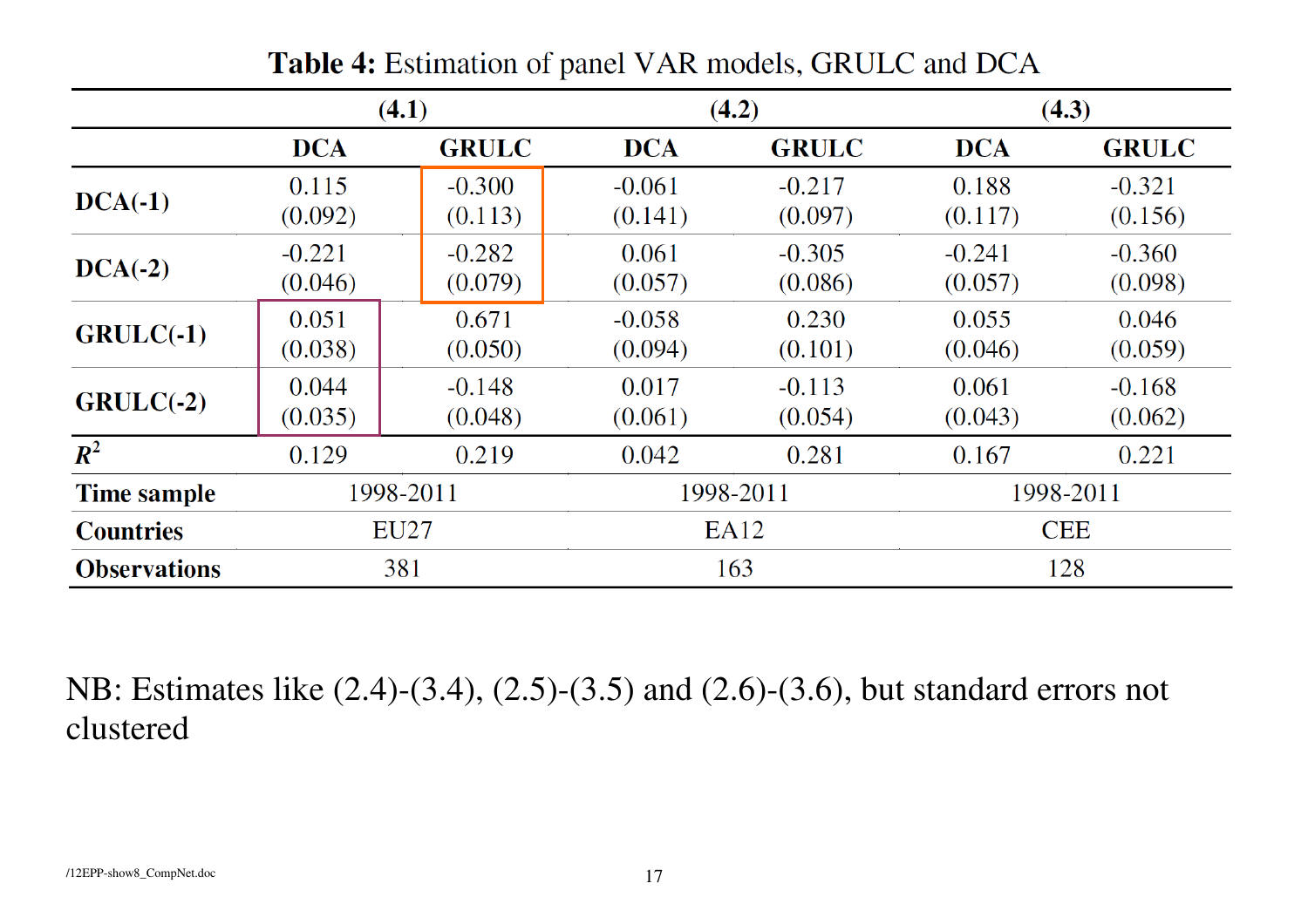Impulse responses…

Problem  $\rightarrow$  identification!

- **a)**No contemporaneous effects (over-identification)
- **b)**Contemporaneous effect from DCA to GRULC, but not the other way (Cholesky orthogonalisation)
- **c)** Contemporaneous effect from GRULC to DCA, but not the other way (Cholesky orthogonalisation)

Impulse responses with **+/–** 2 S.E. confidence interval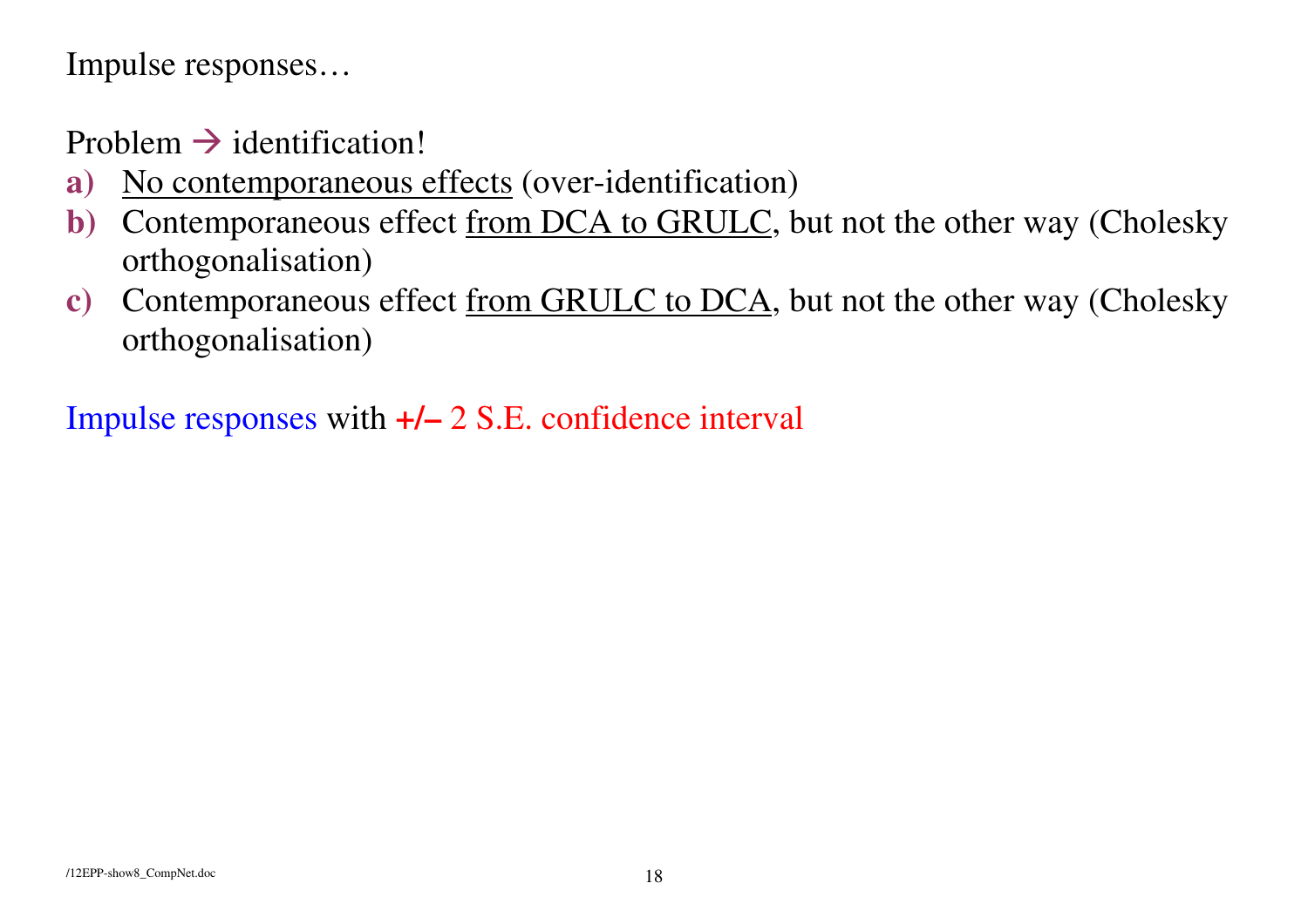## **Figure 2:** a) Over-identification  $\rightarrow$  <u>no contemporaneous effects</u>



(a) Non-factorised innovations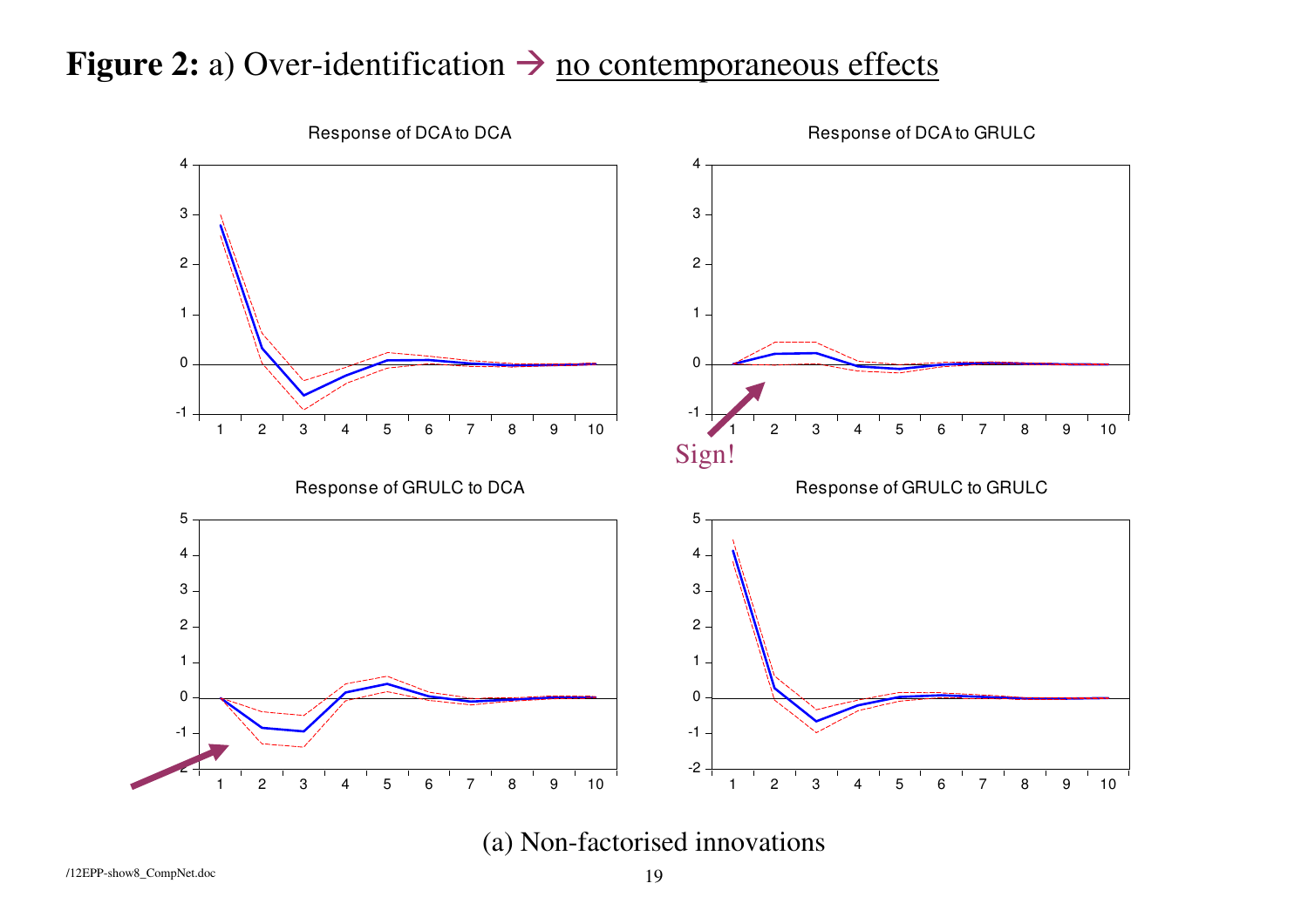## Figure 3: b) Contemporaneous effect <u>from GRULC to DCA</u>, but not the other way

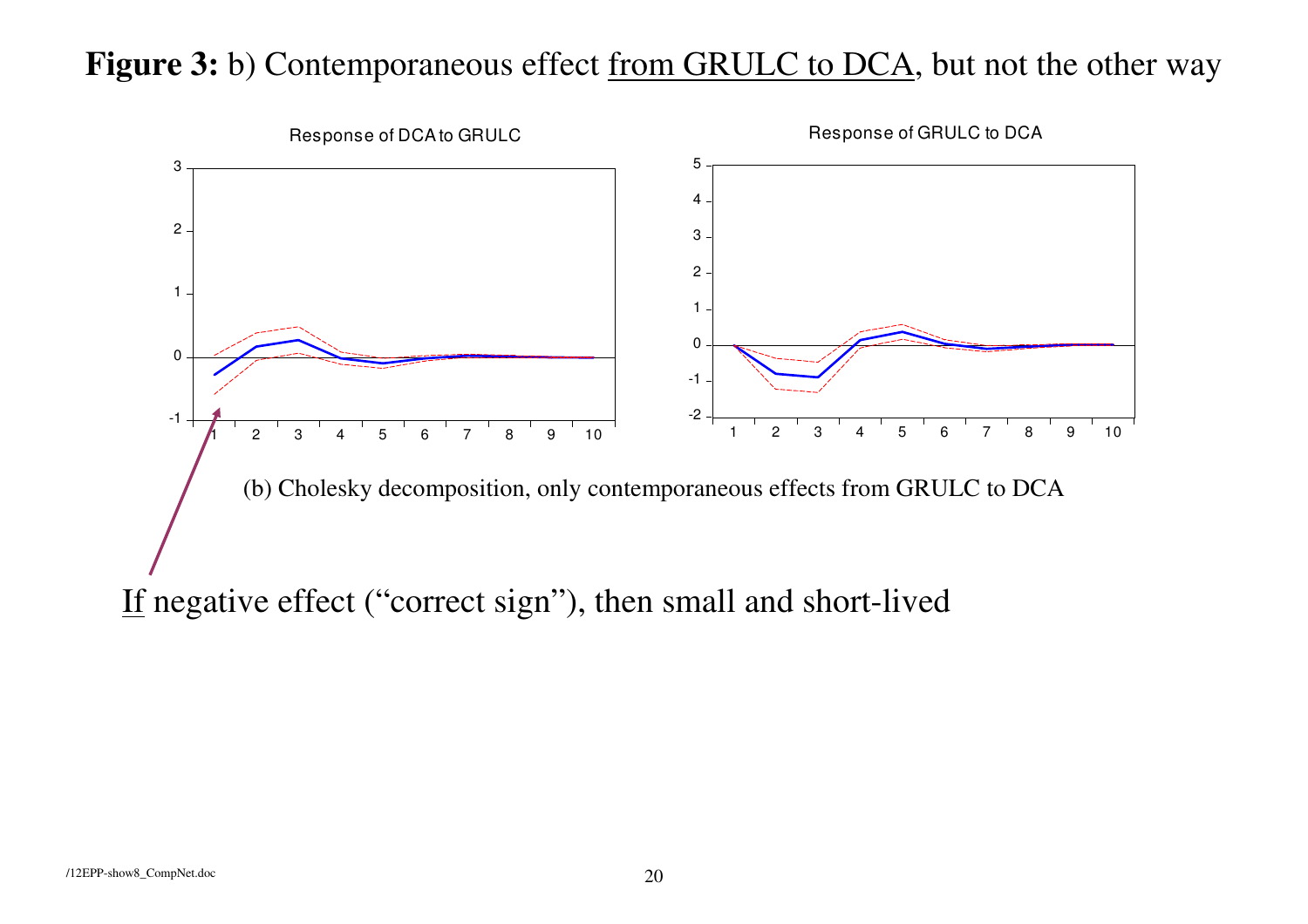## Figure 3: c) Contemporaneous effect <u>from DCA to GRULC</u>, but not the other way



(c) Cholesky decomposition, only contemporaneous effects from DCA to GRULC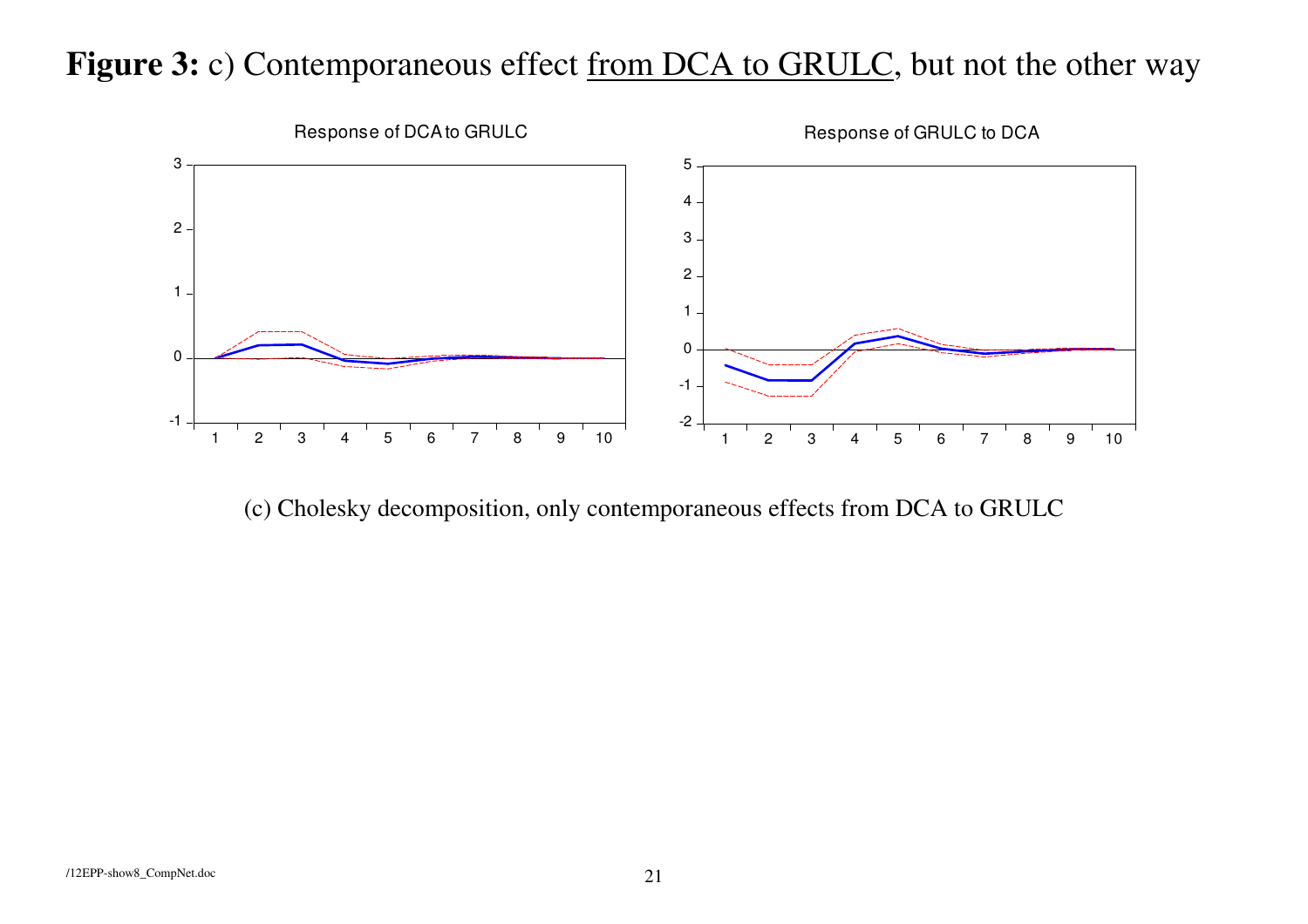## Results

- Competitiveness ↑ <sup>⇒</sup> capital inflow / current account **<sup>0</sup>**
	- At short-term "positive" effect, possible counter-intuitive effect in longer term
- Capital inflow  $\uparrow \Rightarrow$  competitiveness 2-3 year  $\downarrow \circledcirc$

Robustness

- Without country fixed effects
- $\blacksquare$  EA12, CEE
- Sample shortening (not so strong for EA12...)
- CA level (but results of  $CA \uparrow$  on GRULC less clear...)